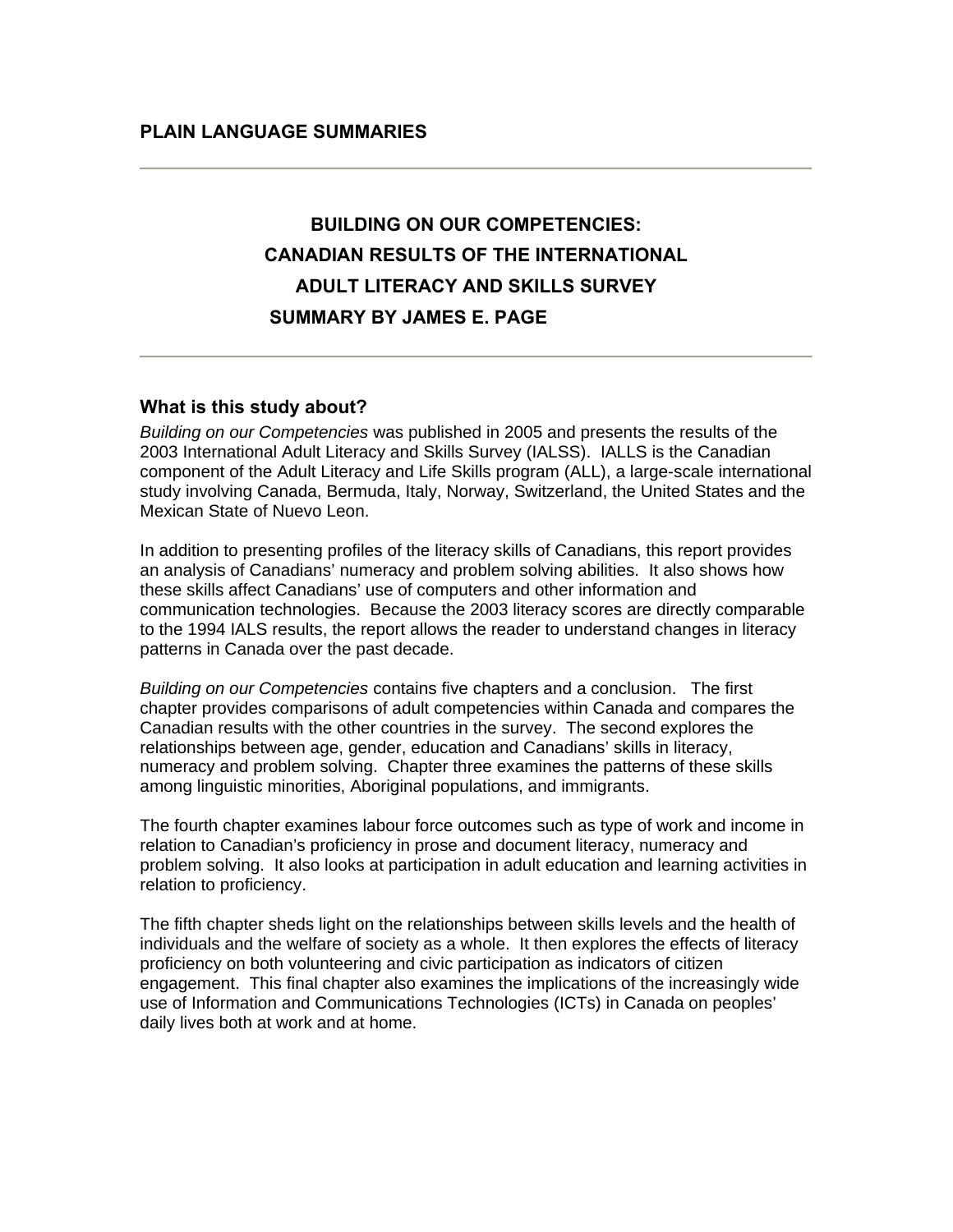## **What are the questions addressed by the study?**

The key question addressed by *Building on our Competencies* was whether or not the literacy and numeracy skill levels of Canadians had changed since the International Adult Literacy Survey (IALS) of 1994. It also sought to refine the definition of literacy and to explore other "essential skills" like problem solving. The skills definitions used for this study are:

*Prose Literacy*:the knowledge and skills needed to understand and use information from texts, including editorials, news stories, poems and fiction;

*Document Literacy*: the knowledge and skills required to locate and use information contained in various formats like tables, graphs, schedules, charts, forms, and maps); and

*Numeracy*: the knowledge and skills required to apply arithmetic operations, either alone or sequentially, to numbers embedded in printed materials, such as balancing an account, figuring out a tip, completing an order form or determining the amount of interest on a loan from an advertisement.

*Problem Solving*: involves goal-directed thinking and action in situations for which no routine solution procedure is available. The understanding of the problem situation and its step-by-step transformation, based on planning and reasoning constitute the process of problem solving.

The prose and document definitions were those used in the 1994 study so results can be compared. However the old quantitative scale was altered to increase its reliability and was renamed "numeracy", so it is not directly comparable with the 1994 results. Since problem solving was a skills area introduced into this latest survey, there is no basis for a comparison to the 1994 survey.

### **Why is this study important?**

This study is important because, contrary to expectations, it reveals Canada's average literacy scores in 2003 had not changed significantly since 1994. However, *Building on our Competencies* also shows that there have been changes in the distribution of skills between and among the provinces and territories, and by socio-economic factors such as ethnicity and age. It affirms the IALS findings that there are strong linkages between literacy skills, economic success and social outcomes like good health.

### **What does the study conclude?**

*Building on our Competencies* concludes with an analysis of a number of factors designed to explain why Canada's 2003 literacy performance remained essential the same as it had been in 1994. However the report says that much more analytical work need to be done before we will fully understand the lack of significant progress in the overall literacy performance of Canadian adults during that decade.

This study indicates that the results from the 2003 IALSS make it possible to take stock of the overall performance of Canadians and to determine if performance differs by jurisdiction, and within populations of special interest to Canadians. It shows that literacy, numeracy and problem solving skills are not evenly distributed in Canada.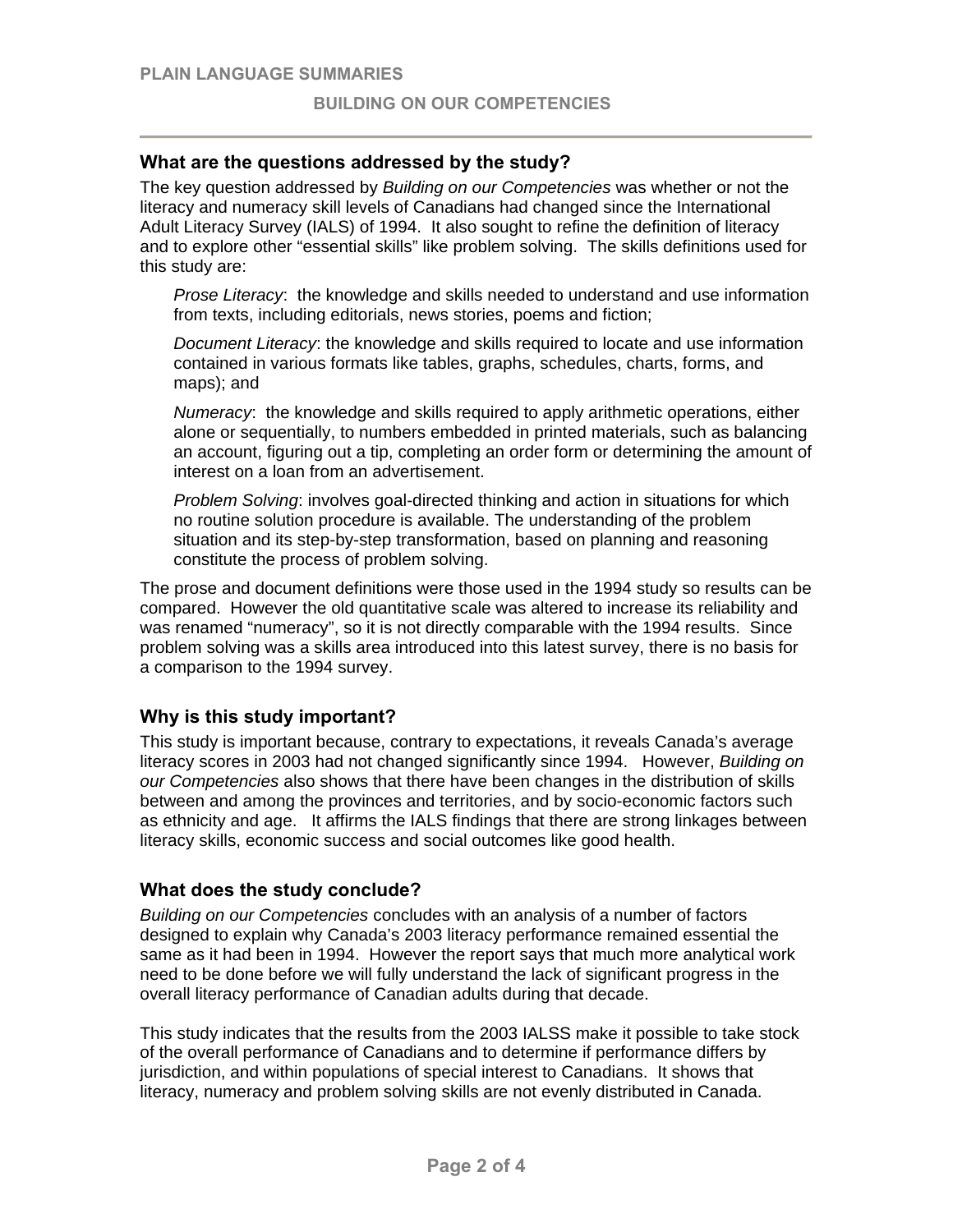For example, the average literacy, numeracy and problem solving scores of adults in the Yukon, Alberta, Saskatchewan and British Columbia are significantly higher than the national average. Scores in New Brunswick, Newfoundland / Labrador, and Nunavut are lower than the Canadian average in each of the four domains. Nova Scotia, the Northwest Territories, Manitoba, Ontario and Prince Edward Island have average scores that are not statistically different from the Canadian averages. In Quebec the average scores for the two literacy domains are below the national averages while in the numeracy and problem solving domains there is no difference.

At the same time the study concludes that there have been losses in literacy proficiency in certain sectors of society and several examples are used to illustrate this point. In most jurisdictions men outperform women in numeracy. In every province and territory at least two-thirds of seniors are at literacy Levels 1 and 2; which are relatively low literacy results when compared to those of other age groups. Canadians with university degrees have higher average prose literacy scores compared to those with a high school diploma.

There is a significant difference in prose literacy performance by official language group. In New Brunswick, Quebec, Ontario and Manitoba more Francophones than Anglophones score below Level 3. The Aboriginal populations age 16 and over in urban Manitoba, urban Saskatchewan and in each of the territories have lower prose literacy proficiency than non-Aboriginal populations. This reflects the impact of lower levels of formal education and the use of a mother tongue other than English or French, the languages tested in this survey.

*Building on our Competencies* reports that while it is true that recent immigrants tend to be better educated than in the past, more come from countries where English or French are not mainstream languages. This helps to explain why recent immigrants between the ages of 16 and 65 perform significantly below the Canadian-born population on the literacy tests. Compared to the Canadian-born population, a higher percentage of recent and established immigrants aged 16 to 65 score below prose literacy Level 3.

The study also concludes that these kinds of unequal skills distributions could account for some inequalities in economic outcomes. For example, the 2003 IALSS results clearly indicate that literacy is associated with employability, the types of jobs occupied by workers, and level of earnings. Those with higher levels of skill have a higher employment rate and higher earnings. Those who work in more knowledge-intensive jobs have higher levels of literacy, numeracy and problem solving skills as well.

A range of social outcomes is also shown to have a relationship to literacy, although the causes and effects are unclear. The study concludes that those reporting poor health score lower on the document literacy scale compared to those reporting better health. Higher levels of prose literacy are associated with higher engagement in various community activities.

The issues surrounding low literacy are compounded when combined with other factors that affect day-to-day well-being. For example more than half of seniors, aged 65 and